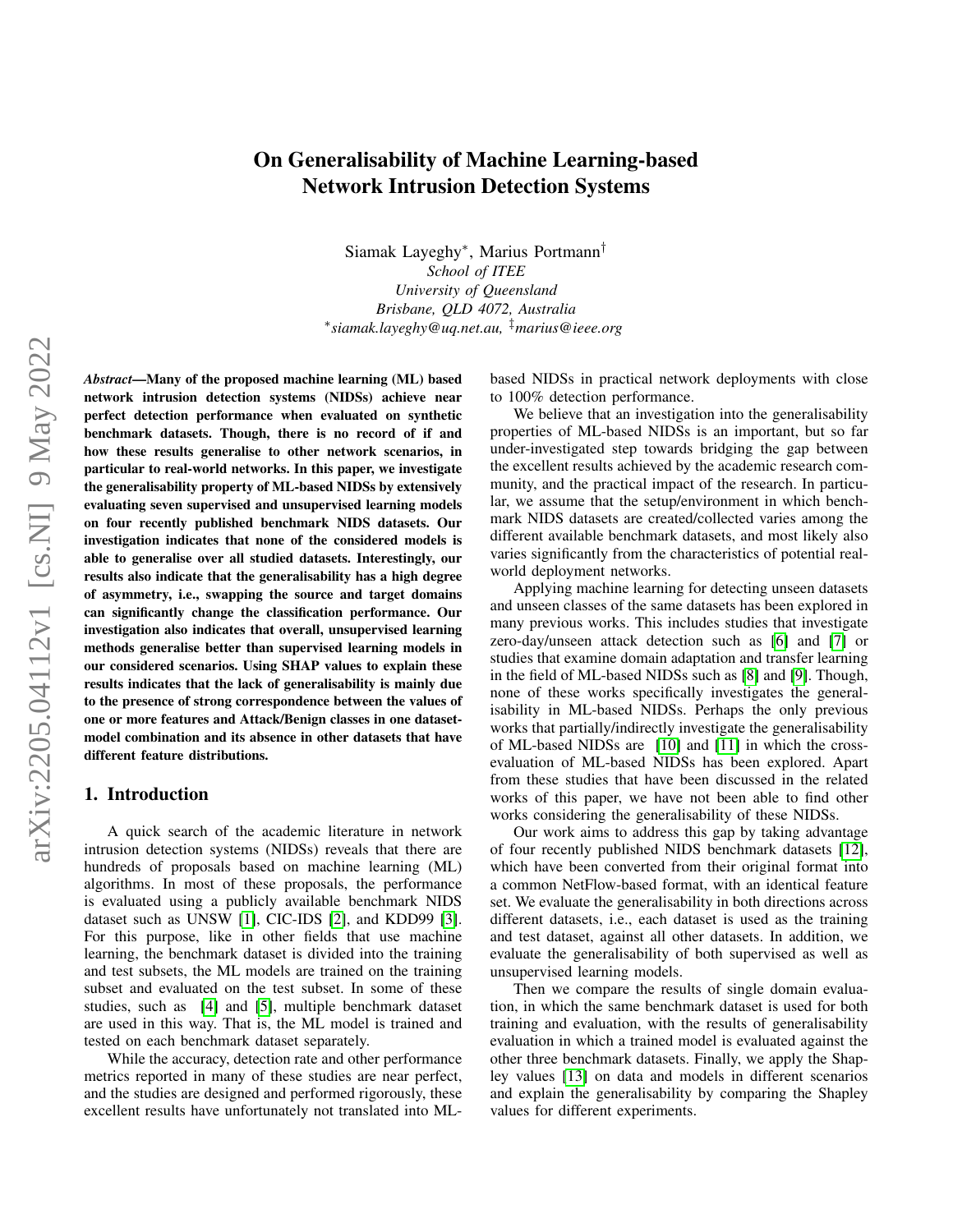## 2. Related Works

While there is no previous work systematically evaluating the generalisability of ML-based NIDSs, there are two previous studies that partially investigate evaluation of ML-based NIDSs via datasets unseen during training which include [\[10\]](#page-10-9) and [\[11\]](#page-10-10).

In [\[10\]](#page-10-9) it is shown that the near perfect performance of simple supervised ML models on the dataset used for their training considerably drops when evaluated on other, unseen benchmark datasets. This study uses the Kyoto+ [\[14\]](#page-10-13), gureKDD [\[15\]](#page-10-14) and NSL-KDD [\[16\]](#page-10-15) NIDS datasets which are published in 2006, 2008 and 2009 respectively. However, the Kyoto+ dataset is not included in the evaluation of unseen datasets, due to the difference in the feature set with other datasets. While this study discusses cross evaluation of MLbased NIDSs, it does not investigate the factors for the poor performance on the ML-models on unseen benchmark datasets. In addition, the results presented in [\[10\]](#page-10-9) are based on only two old benchmark datasets, which makes it hard to draw conclusions about the generalisability of ML-based NIDSs more broadly. Furthermore, the study only includes the supervised learning models and does not include an evaluation of unsupervised learning models.

The [\[11\]](#page-10-10) is the other work in which the cross evaluation of ML-based NIDSs is discussed. The main focus of this study is proposing a framework for cross evaluation of ML-based NIDSs by creating various combinations of the Benign and Attack classes of one or more datasets for the training and evaluation. The proposed framework consists of 10 different combinations in which combination number 4 considers generalisation capabilities. In this scenario while the Benign class of the same dataset is used for the model training and evaluation, the attack classes of different datasets are used for the training and evaluation. Then they provide the results for this generalisation evaluation, and show that there is a significant performance drop in detecting various attacks. The study uses the same 4 datasets used in our study for the uniform scenarios but provides the detection ratios for the Botnet, DoS and Other (all the other classes) separately. While this is the closest study to what we are doing in this paper, using the Benign class of the same dataset in the training and evaluation makes it different from our work that evaluates generalisability over a full new dataset.

Although the two above works partially study the generalisability of ML-based NIDSs, their main focus is a different subject. As such, they do not investigate different aspects of generalisability such as the effect of swapping the source and target datasets. More importantly, since generalisability is not the main focus of these works, they do not investigate the reason behind lack or existence of the generalisability between two datasets. In addition, the fact that [\[11\]](#page-10-10) uses the Benign class of the same dataset for the training and evaluation, and the importance of the Benign traffic in MLbased NIDSs as shown in [\[17\]](#page-10-16), makes their investigations completely different from the objective of our study.

## 3. Datasets

Table [1](#page-1-0) shows the summary information of the four datasets used in this study, all in NetFlow (NF) format. These datasets, which include NFv2-UNSW-NB15, NFv2- CIC-2018, NFv2-ToN-IoT and NFv2-BoT-IoT [\[12\]](#page-10-11), are converted from their original formats published as UNSW-NB15 [\[1\]](#page-10-0), CIC-2018 [\[2\]](#page-10-1), ToN-IoT [\[18\]](#page-11-0) and BoT-IoT [\[19\]](#page-11-1) respectively. The first version of the NetFlow format datasets (NFv1) with 20 features has been published in [\[4\]](#page-10-3), and the second version, that is used in this work and includes 43 features, is discussed in [\[12\]](#page-10-11). The procedure for converting the original format into NetFlow and the labelling of the converted flows are also explained in [\[12\]](#page-10-11).

The three original datasets UNSW-NB15, ToN-IoT and BoT-IoT are published by same research group. Since the network setup used for the traffic generation for each dataset is very different, they represent different network environments and represent a valid basis for the evaluation of the generalisability of NIDSs. This is also the case for CIC-2018, the fourth considered dataset, which has been generated by a different research group in a completely different network setup.

<span id="page-1-0"></span>TABLE 1: Summary information of classes in the NetFlow datasets studied in this paper

| <b>Dataset</b>       | Records (#) | <b>Class</b>            | Class $($ # <sup>2</sup> ) | Class $(\%)$ |
|----------------------|-------------|-------------------------|----------------------------|--------------|
|                      |             | Benign                  | 135,037                    | 0.36         |
|                      |             | <b>DDoS</b>             | 18,331,847                 | 48.54        |
| NFv2-BoT-IoT         | 37,763,497  | DoS                     | 16,673,183                 | 44.15        |
|                      |             | Reconnaissance          | 2,620,999                  | 6.94         |
|                      |             | Theft                   | 2.431                      | 0.01         |
|                      |             | Benign                  | 16,635,567                 | 88.05        |
|                      |             | <b>DDOS-HOIC</b>        | 1.080.858                  | 5.72         |
|                      |             | DoS-Hulk                | 432,648                    | 2.29         |
|                      |             | DDoS-LOIC-HTTP          | 307,300                    | 1.63         |
|                      |             | <b>Bot</b>              | 143,097                    | 0.76         |
|                      |             | Infilteration           | 116,361                    | 0.62         |
|                      |             | SSH-Bruteforce          | 94,979                     | 0.50         |
|                      |             | DoS-GoldenEye           | 27,723                     | 0.15         |
|                      |             | FTP-BruteForce          | 25,933                     | 0.14         |
| <b>NFv2-CIC-2018</b> | 18,893,708  | DoS-SlowHTTPTest        | 14,116                     | 0.08         |
|                      |             | DoS-Slowloris           | 9,512                      | 0.05         |
|                      |             | <b>Brute Force-Web</b>  | 2,143                      | 0.01         |
|                      |             | DDOS-LOIC-UDP           | 2.112                      | 0.01         |
|                      |             | <b>Brute Force-XSS</b>  | 927                        | 0.01         |
|                      |             | <b>SQL</b> Injection    | 432                        | 0.01         |
|                      |             | Benign                  | 6,099,469                  | 36.01        |
|                      |             | scanning                | 3,781,419                  | 22.32        |
|                      |             | <b>XSS</b>              | 2,455,020                  | 14.49        |
|                      |             | ddos                    | 2,026,234                  | 11.96        |
|                      |             | password                | 1,153,323                  | 6.81         |
| NFv2-ToN-IoT         | 16,940,496  | $\overline{\text{dos}}$ | 712,609                    | 4.21         |
|                      |             | injection               | 684,465                    | 4.04         |
|                      |             | backdoor                | 16,809                     | 0.1          |
|                      |             | mitm                    | 7,723                      | 0.05         |
|                      |             | ransomware              | 3.425                      | 0.02         |
|                      |             | Benign                  | 2,295,222                  | 96.02        |
|                      |             | <b>Exploits</b>         | 31.551                     | 1.32         |
|                      |             | <b>Fuzzers</b>          | 22,310                     | 0.93         |
|                      |             | Generic                 | 16,560                     | 0.69         |
| NFv2-UNSW-NB15       | 2,390,275   | Reconnaissance          | 12,779                     | 0.53         |
|                      |             | DoS                     | 5,794                      | 0.24         |
|                      |             | Analysis                | 2,299                      | 0.10         |
|                      |             | Backdoor                | 2,169                      | 0.09         |
|                      |             | Shellcode               | 1,427                      | 0.06         |
|                      |             | Worms                   | 164                        | 0.01         |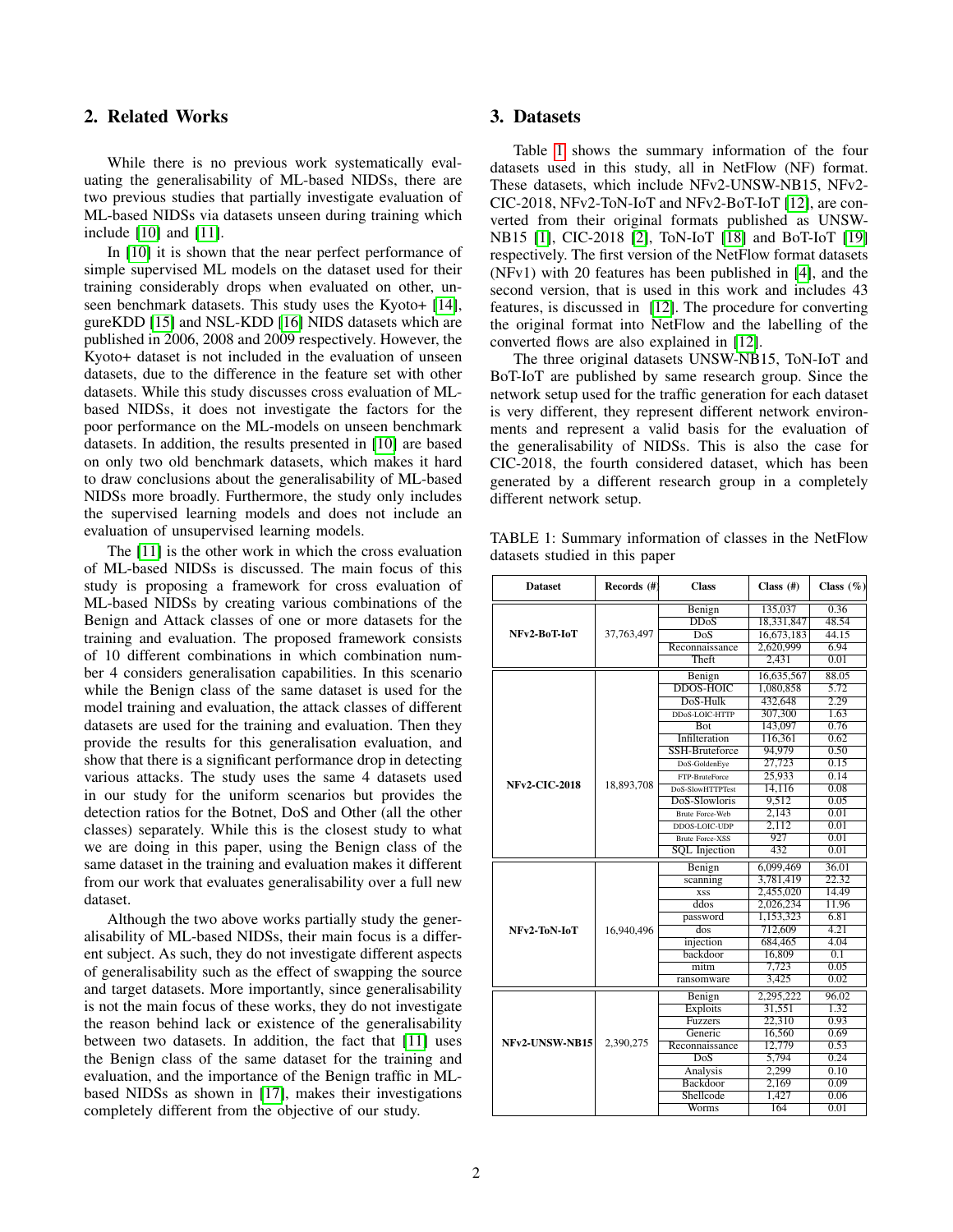Since the sizes of these datasets are different, e.g. NFv2- UNSW-NB15 has 2,390,275 flows and the BoT-IoT dataset has 37,763,497 flows, we used a stratified (with regards to classes) sampling strategy with a size of 1,000,000 flows and we ran all the experiments on the sampled datasets.

As can be seen, all these datasets come with a Benign class and various numbers of different attack classes. Since the set of attack classes is different for each dataset, we therefore focus on binary classification only, i.e. Benign vs Attack traffic in our analysis. Consequently, all attack classes of each dataset are aggregated under a single class called Attack. Hence, the datasets used in this study have two classes, i.e. Benign and Attack.

Initially, when we ran the experiments related to unsupervised learning algorithms, we noticed that the performance (F1-Score) of the models was very poor when trained or evaluated on two datasets NFv2-BoT-IoT and NFv2-ToN-IoT, in both single domain or multi-domain evaluations. This was mainly due to the unrealistically high imbalance of the datasets, i.e. the ratio of the Attack to Benign records, as can be seen in Table [1.](#page-1-0) Accordingly, we created and used a balanced version of all four datasets (via down sampling) in terms of Attack-Benign labels, and used for the unsupervised learning models experiments. These datasets, extended with a "-b" suffix such as NFv2-BoT-IoT-b, indicate the balanced version of the (e.g. NFv2-BoT-IoT) dataset.

## 4. Single Domain Evaluation

In this section we evaluate the ML-based NIDSs using the common method of NIDS evaluation i.e., using a single dataset for the training and evaluation. In this method, a publicly available benchmark NIDS dataset is divided into the training and test subsets, and the ML model is trained and tested against these subsets of the same dataset. In some cases, such as [\[4\]](#page-10-3) and [\[5\]](#page-10-4), more than one dataset is selected for the evaluation. However, the ML model is trained and tested/evaluated against each dataset separately, and the generalisability across datasets is not considered. Since the training and test data are both collected from the same environment, this approach is referred to as *single domain evaluation*.

#### 4.1. Supervised Learning

Initially, we evaluate supervised learning methods via the single domain evaluation approach. There are many previous studies which achieve a very high detection performance using this approach, based on the same benchmark NIDS datasets that we consider in this paper, but in their original (non NetFlow) format, in particular UNSW-NB15 [\[1\]](#page-10-0) and CIC-2018 [\[2\]](#page-10-1). Since the NetFlow version of these datasets have been published relatively recently, there are only a few studies such as [\[4\]](#page-10-3), [\[5\]](#page-10-4) and [\[20\]](#page-11-2), that have used them. However, we cannot use their results in our comparisons because we need to evaluate the same model later in the multi-domain setup, and these studies do not provide such evaluation. As such, we use the result of our experiment, even for the single-domain evaluation, which might be found in the literature.

We chose four simple supervised learning models including two deep and two shallow learning methods. For the deep learning we chose the same number of layers and nodes from two different architectures. The first model is a simple Feed Forward neural network with 5 hidden layers, each with 10 nodes. The second model is a Long Short-Term Memory (LSTM) network with the same number of layers and nodes on each layer. For the shallow learning methods, we used a Random Forest and an Extra-Tree classifier, which allow us to easily implement our NIDSs without much effort to tune hyperparameters.

It is possible to search and fine tune the hyperparameters of the ML-models to achieve the best possible performances on a training dataset. However, this increases the chance of over-fitting to the training dataset and reduces the performance on other datasets, not seen during the training.

Since in the next steps of this study we are going to evaluate the performance of these models via the multidomain approach, hyperparameter fine tuning will bias the performance results towards the single domain evaluation. Accordingly, in order to avoid over-fitting to the training datasets, we used the default hyperparameters for the different models, as provided by the corresponding software libraries, i.e. scikit-learn (for the shallow learning methods) [\[21\]](#page-11-3) and TensorFlow (for the deep learning methods) [\[22\]](#page-11-4).

Table [2](#page-2-0) shows the classification performance (F1-Score) for the four supervised learning models trained and evaluated on the same NetFlow dataset (single-domain evaluation). As can be seen, the performance on each dataset are mostly consistent across all four ML-based NIDSs (1% to 5% variations), except the Feed Forward NN model, which its performance is up to 50% different, in one case, from the rest of models. It is noticeable that even these simple models, without fine tuning of their hyperparameters, are able to achieve a very high classification performance in most cases. For instance, all these simple models have been able to achieve a F1-Score above 99% on the NFv2-BoT-IoT dataset, and for the rest of the datasets there is at least one NIDS model which achieves a F1-Score greater than 92%.

<span id="page-2-0"></span>TABLE 2: Performance (F1-Score (%)) of 4 supervised (2 shallow and 2 deep) learning methods when trained and evaluated on the same dataset

| <b>Source/Target</b> | Extra<br>Tree | Random<br><b>Forest</b> | Feed<br>Forward<br>NN | <b>LSTM</b> |
|----------------------|---------------|-------------------------|-----------------------|-------------|
| NFv2-BoT-IoT         | 99.82%        | 99.82%                  | 99.76%                | 99.92%      |
| <b>NFv2-CIC-2018</b> | 84.62%        | 95.44%                  | 46.27%                | 90.17%      |
| NFv2-ToN-IoT         | 77.63%        | 77.33%                  | 93.98%                | 76.38%      |
| NFv2-UNSW-NB15       | 91.73%        | 92.17%                  | 90.63%                | 92.82%      |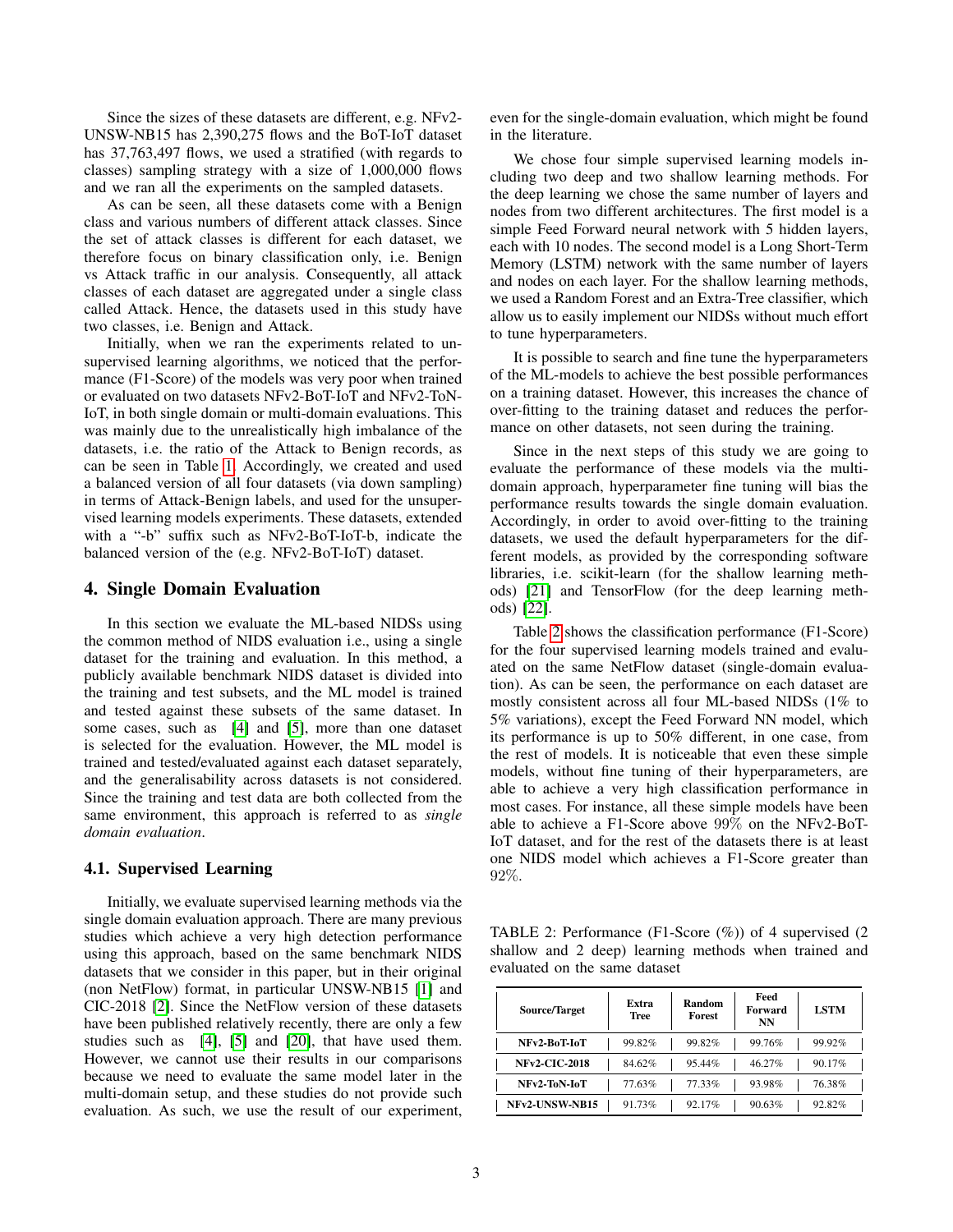| Source/Target          | <b>IsolationForest</b> | oSVM   | <b>SGD-oSVM</b> |
|------------------------|------------------------|--------|-----------------|
| NFv2-BoT-IoT-b         | 87.58%                 | 72.62% | 72.70%          |
| <b>NFv2-CIC-2018-b</b> | 85.05%                 | 65.62% | 65.60%          |
| NFv2-ToN-IoT-b         | 57.15%                 | 54.65% | 54.64%          |
| NFv2-UNSW-NB15-b       | 73.67%                 | 76.26% | 76.25%          |

<span id="page-3-0"></span>TABLE 3: Performance (F1-Score (%)) of 3 unsupervised (semi-supervised) learning methods when trained and evaluated on the same dataset

#### 4.2. Unsupervised Learning

While the generalisability of supervised learning models has partly been investigated for the NIDS application in a previous study [\[10\]](#page-10-9), there are no such results for unsupervised learning methods in the context of NIDS, to the best of our knowledge. As such, we have included three unsupervised learning models in our investigation. These models, which include the *Isolation Forest (IsolationForest)* [\[23\]](#page-11-5), *One-Class Support Vector Machines(oSVM)* [\[24\]](#page-11-6), and *Stochastic Gradient Descent one-Class Support Vector Machines (SGD-oSVM)* [\[25\]](#page-11-7), are used for the purpose of anomaly/attack detection in our context.

Although these models are typically considered unsupervised learning algorithms, since they are very sensitive to anomalies/outliers in the training set [\[24\]](#page-11-6), we have used them in a semi-supervised manner. This means the models are exposed to one class of data during the training phase, but are tested against both classes.

To achieve this, each benchmark dataset is divided into the training and test subsets. Then, the Attack samples are removed from the training subset. Hence, the models are trained only on normal/Benign data samples and evaluated against the test subset, which includes samples of both the Benign and Attack classes.

Similar to the case of the supervised learning models, we did not fine tune the hyperparameters of the models, for achieving the best possible performances, and mostly used the default values provided in the scikit-Learn package. Table [3](#page-3-0) shows the results of applying these three NIDS models on the four considered benchmark datasets. The main conclusion from this table can be summarised in two points. First, all models have lower performance on NFv2-ToN-IoT, which was also the case for the supervised learning models (except the Feed Forward model). Second, the Isolation Forest model has higher performances across all the four datasets.

## 5. Generalisability Evaluation

In the previous section we evaluated the performance of both supervised and unsupervised learning NIDS algorithms via a single domain approach, which is the current de-facto standard in the NIDS literature. As it was shown, we were able to get close to the high performance values reported in the literature, using our simple non-fine-tuned models, for most of the cases in both the supervised and unsupervised learning methods.

While having a high performance in a single domain evaluation is a necessary condition for any NIDS targeting the real-world application, there are other conditions to be met as well. One such condition is the generalisability, i.e., the ability to generalise and translate the high performance on a single domain to other domains.

In order to evaluate the generalisability of an NIDS model, we need to separate domains/datasets. The first domain/dataset, which is called the *source domain*, is used for the training, and the second domain/dataset, which is referred to as the *target domain*, is used for the evaluation. In this way, the NIDS model is only trained on the source domain and it does not see the target domain during training.

#### 5.1. Supervised Learning

Here we evaluate the generalisability of the same four supervised learning models considered in the previous section. We ran a set of four experiments for each NIDS model in which the model is trained on a source benchmark dataset and evaluated against the other three benchmark datasets without any further training. Hence, for each target domain/dataset we have three different results for the same NIDS model, each indicating the performance of the model when trained on a different source domain/dataset.

Table [4](#page-4-0) shows the results of these experiments, ordered by the target domain and source domain, to allow easy comparison with the single domain results shown in Table [2.](#page-2-0) As can be seen, each supervised learning-based NIDS model is evaluated for the 12 different source/target domain combinations.

Figure [1](#page-4-1) provides a more visual representation of both the single-domain and the multi-domain evaluation results, with each sub-figure showing the F1-Score results for a different supervised model. The used colour map indicates a very high F1-Score (100%) in dark blue, and a very low value (0%) in light yellow, with the in-between values as indicated. The source datasets are indicated on the vertical axis, and the corresponding target datasets are shown on the horizontal axis. In order to make the name of dataset readable in this figure, we used larger font sizes, that necessitated to remove the "NFv2-" prefix from the name of all datasets to make them fit to the spaces. On the diagonal, we observe the single-domain results, where a model is trained and evaluated on the same dataset. The off-diagonal results show the multi-domain results, which provide information about the degree of generalisability of the different models.

The mostly dark colouring on the diagonal indicates a generally high performance in the single-domain evaluation of all the four supervised models. However, the mostly lighter colours, and hence lower F1-Scores, indicate a generally poor ability of the models to generalise from a source dataset to a different target dataset. There are some exceptions though. For example, for the Extra Tree model (Figure [1-](#page-4-1)a), UNSW-NB15 as the source domain generalises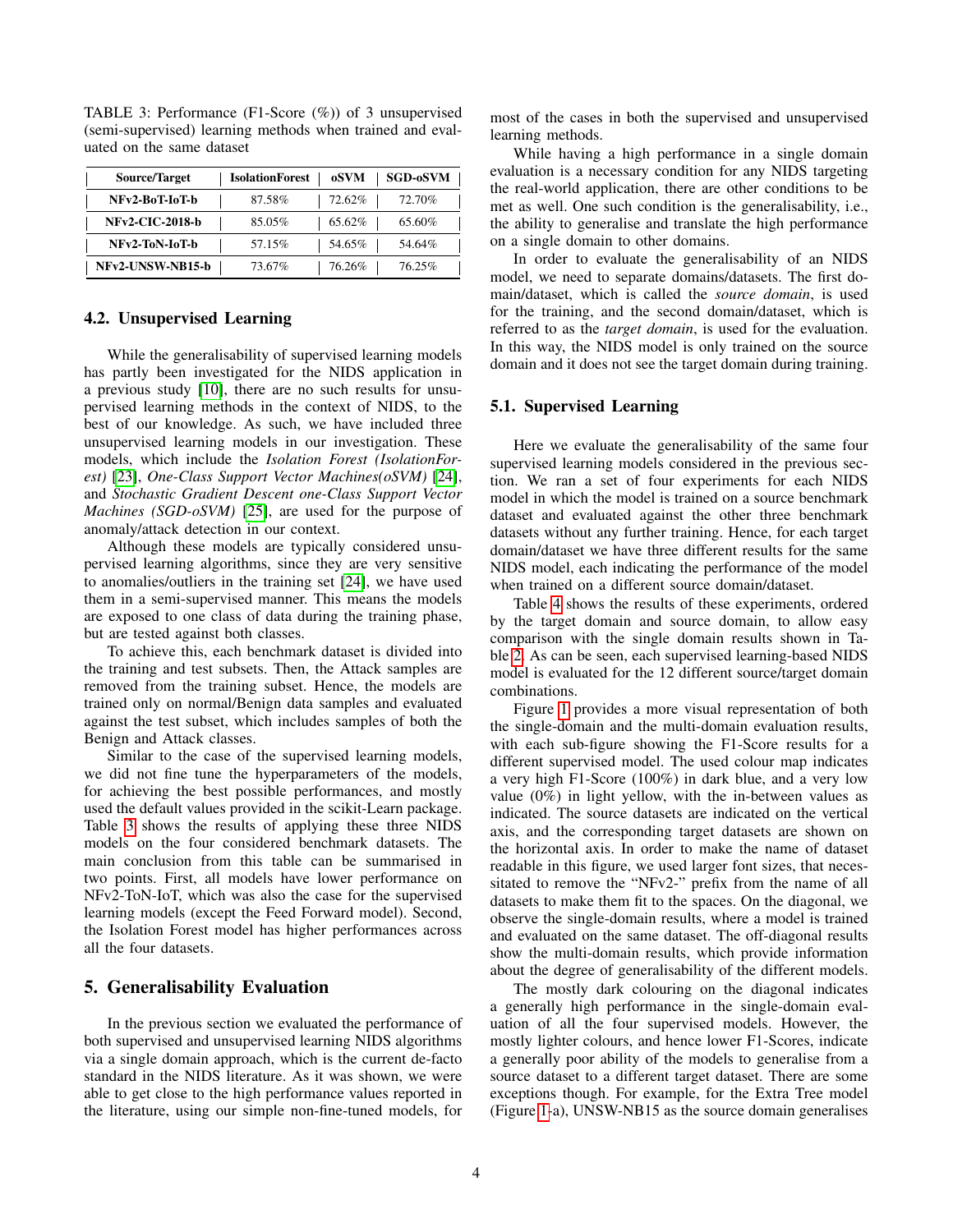|                      |                      | <b>Classifier</b> |                  |                 |             |
|----------------------|----------------------|-------------------|------------------|-----------------|-------------|
| <b>Target</b>        | <b>Source</b>        | <b>Extra Tree</b> | Random<br>Forest | Feed<br>Forward | <b>LSTM</b> |
|                      | <b>NFv2-CIC-2018</b> | $0.14\%$          | 12.91%           | 91.83%          | 54.74%      |
| NFv2-BoT-IoT         | NFv2-ToN-IoT         | 24.42%            | 46.75%           | $0.56\%$        | $0.04\%$    |
|                      | NFv2-UNSW-NB15       | 94.83%            | 7.61%            | 71.38%          | 81.78%      |
|                      | NFv2-BoT-IoT         | 22.32%            | 22.32%           | 22.32%          | 28.15%      |
| <b>NFv2-CIC-2018</b> | NFv2-ToN-IoT         | 44.83%            | 4.50%            | 57.55%          | 21.82%      |
|                      | NFv2-UNSW-NB15       | 17.47%            | 7.70%            | 34.89%          | 14.20%      |

NFv2-BoT-IoT 85.50% 85.50% 85.50% 83.65% NFv2-CIC-2018 62.25% 30.28% 69.01% 48.03% NFv2-UNSW-NB15 73.39% 0.00% 3.82% 81.40%

**NFv2-BoT-IoT** | 4.90% | 4.90% | 4.90% | 4.41% NFv2-CIC-2018 0.57% 0.84% 0.05% 9.63% NFv2-ToN-IoT 0.00% 0.25% 0.00% 0.40%

<span id="page-4-0"></span>TABLE 4: F1-Score (%) of supervised learning-based NIDSs for a target domain when trained on three different domains

<span id="page-4-1"></span>



NFv2-ToN-IoT

NFv2-UNSW-NB15





Figure 1: F1-Score (%) of supervised learning-based NIDSs when trained and tested on different datasets for (a) Extra Tree, (b) Random Forest, (c) Feed Forward, and (d) LSTM models. The diagonal entries show the single domain evaluation and off-diagonal values indicate the generalisability evaluation.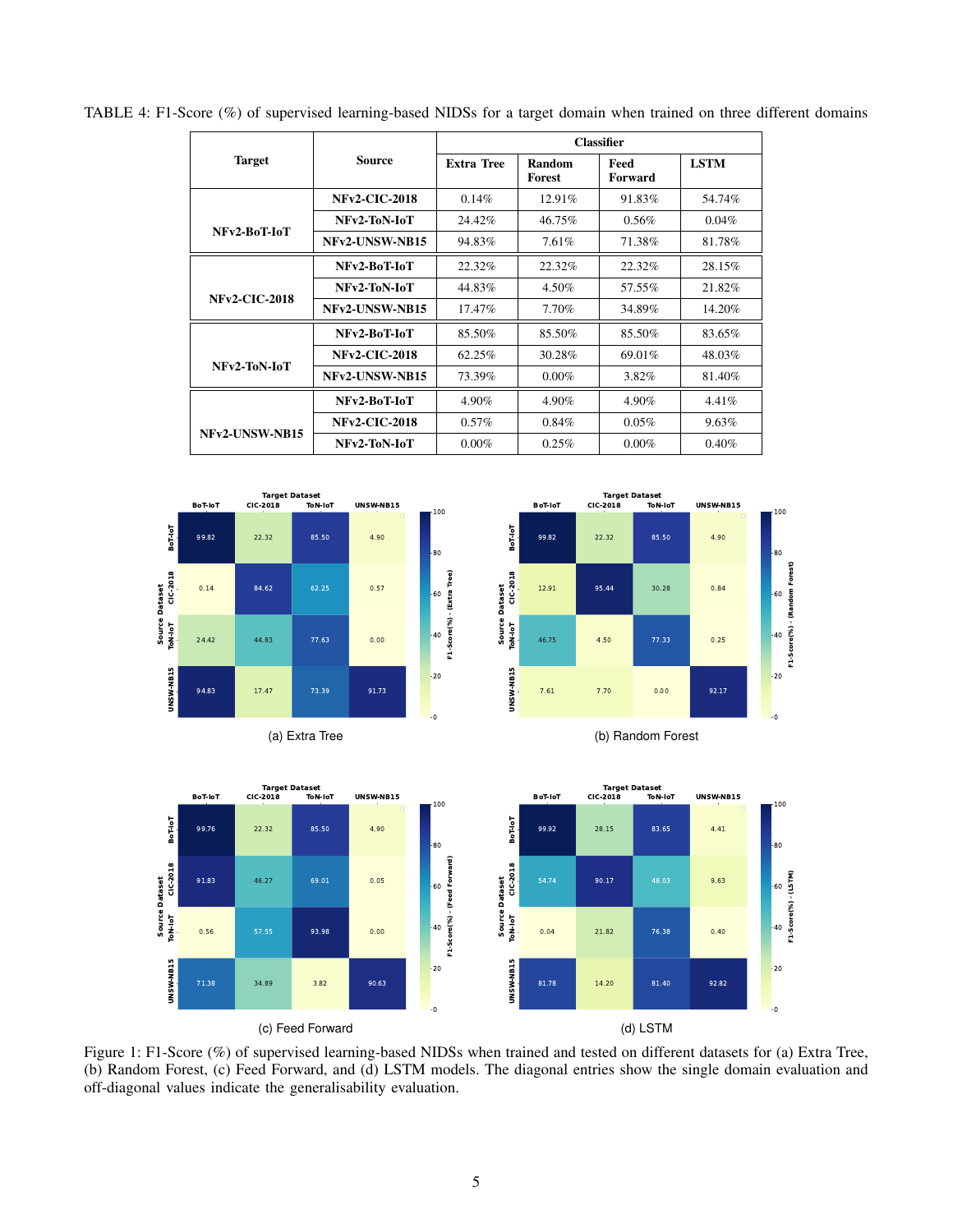| <b>Source/Training</b><br>dataset | Extra<br><b>Tree</b><br>Decay<br>(avg.) | Random<br><b>Forest</b><br>Decay<br>(avg.) | Feed<br>Forward<br>Decay<br>(avg.) | <b>LSTM</b><br>Decay<br>(avg.) | Average<br>Decay per<br><b>Source</b> |
|-----------------------------------|-----------------------------------------|--------------------------------------------|------------------------------------|--------------------------------|---------------------------------------|
| NFv2-BoT-IoT                      | 62.24%                                  | 62.25%                                     | 62.19%                             | 61.18%                         | $61.96\%$                             |
| <b>NFv2-CIC-2018</b>              | 63.63%                                  | 80.77%                                     | $-7.36%$                           | 52.70%                         | 47.43%                                |
| NFv2-ToN-IoT                      | 54.55%                                  | 60.16%                                     | 74.60%                             | 68.96%                         | 64.57%                                |
| NFv2-UNSW-NB15                    | 29.84%                                  | 87.07%                                     | 53.93%                             | 33.70%                         | 51.13%                                |
| <b>Average Decay per</b><br>Model | $52.57\%$                               | $72.56\%$                                  | 45.84%                             | 54.13%                         | 56.28%                                |

<span id="page-5-0"></span>TABLE 5: Average performance (F1-Score (%)) decay per model and source domain for the supervised learning models

well to the BoT-IoT dataset as the target domain, with an F1-Score of 94.83%.

Interestingly, this result is highly asymmetrical. If we swap the source and target domain, and use BoT-IoT as the source and UNSW-NB15 as the target, the Extra Tree only achieves 4.90%. While this is the most prominent example, we observe a generally high degree of asymmetry of the generalisability across different source/target domain pairs and supervised learning models.

If we compare the generalisability results across the four different ML models, we observe some consistent patterns, but we also notice some significant differences. The Random Forest model seems to perform quite differently from the other three modeles, in particluar for the UNSW-NB15 dataset as the source domain (bottom row).

Finally, we also observe significant differences among the datasets. Most strikingly, we see that if the UNSW-NB15 dataset is chosen as the target domain, the results are very poor for any of the other datasets chosen as the source domain (rightmost column). This is consistent across all four ML models.

Table [5](#page-5-0) shows the average performance decay per model when evaluated on a dataset not used for training versus datasets used for the training. Each column indicates a supervised learning model and each row indicates a source/training dataset. For instance, the cell in the first row and first column shows the average decay of the performance of the Extra Tree model trained on NFv2-BoT-IoT when tested on NFv2-CIC-2018, NFv2-ToN-IoT and NFv2-UNSW-NB15 datasets, compared to its performance when tested on NFv2-BoT-IoT dataset. Investigating the performance decays presented in Table [5](#page-5-0) indicates that:

- (a) There is no supervised learning-based NIDS generalising over all combination of source-target domains.
- (b) Deep learning-based NIDSs generalise better than shallow learning-based NIDSs in average.
- (c) There is an average performance decay of 56.28% when a supervised learning model is evaluated on a dataset other than its training dataset.

## 5.2. Unsupervised Learning

Similar to the supervised learning algorithms, we evaluated the generalisability of unsupervised learning-based NIDSs using the same four benchmark datasets as we used for the single domain evaluation. As per the single domain evaluation, training is performed using only the normal/Benign class of the source domain, while the trained model is exposed to both the Benign and Attack classes of the target domain for the evaluation of its generalisability.

Table [6](#page-5-1) shows the results of generalisability evaluation of the unsupervised learning algorithms. Similar to supervised learning algorithms, each model is trained on one dataset and evaluated on the other three datasets that were not used for training. For each of the four datasets used as the source domain, we consider the other three as the target domain, resulting in 12 target/source domain combinations that are the basis for the generalisability evaluation.

Figure [2](#page-6-0) visualises the results for the three considered unsupervised algorithms, and also includes the singledomain results on the diagonal, corresponding to Figure [1.](#page-4-1) As can be seen, while the performance of the models is not as high as the supervised learning algorithms, in the single domain experiments, there are many cases in which the generalisability is equal or higher than single domain evaluation.

Table [7](#page-6-1) quantifies these outcomes in terms of the performance (F1-Score) decays. It shows the average performance decay for each unsupervised learning model when evaluated on three datasets not used for the training compared to evaluation on the training dataset. Each column indicates an unsupervised learning model, each row indicates a source domain, and each value indicates the average of three F1- Score values. Investigating these performance decays indicates that

- (a) There is no unsupervised learning model that generalises over all combination of source-target domains.
- (b) The two unsupervised algorithms oSVM and SGDoSVM are better generalised than Isolation Forest, even though their single domain performance is weaker.
- (c) There is an average performance decay of 28.33% when an unsupervised learning model is evaluated on a dataset other than its training dataset.

| target           | source                  | <b>IsolationForest</b> | oSVM   | <b>SGD-oSVM</b> |
|------------------|-------------------------|------------------------|--------|-----------------|
|                  | <b>NFv2-CIC-2018-b</b>  | 49.35%                 | 77.87% | 77.87%          |
|                  | NFv2-ToN-IoT-b          | 60.52%                 | 80.38% | 80.86%          |
| NFv2-BoT-IoT-b   | NFv2-UNSW-NB15-b        | 34.33%                 | 0.23%  | 0.23%           |
|                  | NFv2-BoT-IoT-b          | 0.18%                  | 56.86% | 58.71%          |
|                  | NFv2-ToN-IoT-b          | 0.25%                  | 56.24% | 58.12%          |
| NFv2-CIC-2018-b  | <b>NFv2-UNSW-NB15-b</b> | 13.84%                 | 56.66% | 57.74%          |
|                  | NFv2-BoT-IoT-b          | 66.75%                 | 29.20% | 30.45%          |
|                  | <b>NFv2-CIC-2018-b</b>  | 62.12%                 | 22.23% | 22.17%          |
| NFv2-ToN-IoT-b   | <b>NFv2-UNSW-NB15-b</b> | $0.00\%$               | 7.10%  | 7.10%           |
|                  | NFv2-BoT-IoT-b          | $0.00\%$               | 76.29% | 76.28%          |
|                  | <b>NFv2-CIC-2018-b</b>  | 26.22%                 | 64.80% | 64.80%          |
| NFv2-UNSW-NB15-b | NFv2-ToN-IoT-b          | $0.00\%$               | 64.85% | 64.85%          |

<span id="page-5-1"></span>TABLE 6: F1-Score (%) of unsupervised learning-based NIDSs for a target domain when trained on three different domains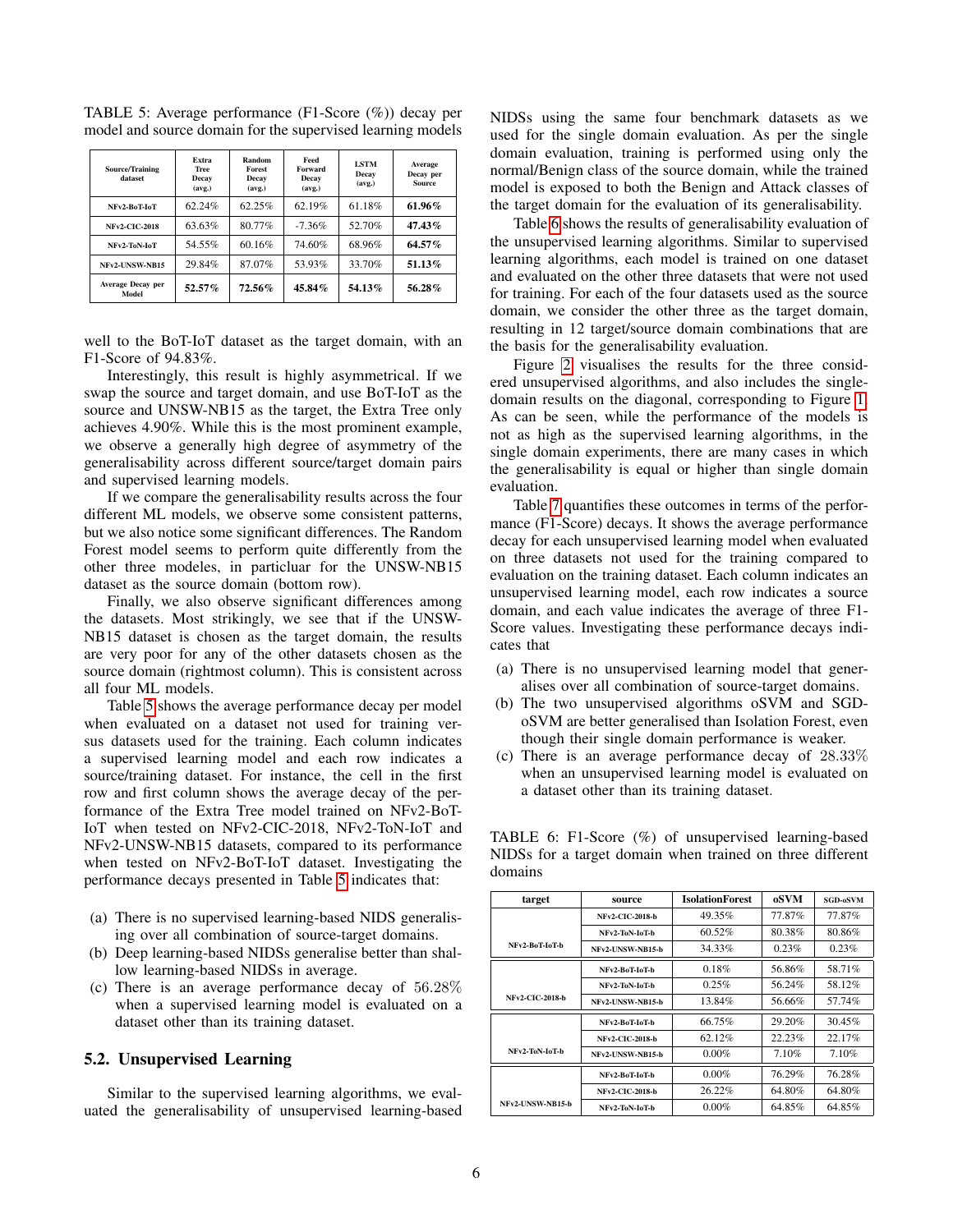<span id="page-6-0"></span>

(a) Isolation Forest





Figure 2: F1-Score (%) of unsupervised learning-based NIDSs when trained and tested on different datasets for (a) Isolation Forest, (b) oSVM, and (c) SGD-oSVM models. The diagonal entries show the single domain evaluation and off-diagonal values indicate the generalisability evaluation.

## 5.3. Supervised vs Unsupervised Learning Models:

Comparing the results shown in Table [5](#page-5-0) and Table [7](#page-6-1) indicates

| <b>Source/Training dataset</b> | <b>Isolation Forest</b><br>Decay (avg.) | <b>oSVM</b><br>Decay<br>(avg.) | <b>SGD-oSVM</b><br>Decay (avg.) | Decay per<br>source (avg.) |
|--------------------------------|-----------------------------------------|--------------------------------|---------------------------------|----------------------------|
| NFv2-BoT-IoT-b                 | 39.51%                                  | 19.80%                         | 19.71%                          | $26.34\%$                  |
| <b>NFv2-CIC-2018-b</b>         | 80.29%                                  | 9.04%                          | 7.41%                           | $32.25\%$                  |
| NFv2-ToN-IoT-b                 | 14.19%                                  | 35.14%                         | 34.73%                          | $28.02\%$                  |
| NFv2-UNSW-NB15-b               | 64.93%                                  | 7.61%                          | 7.60%                           | $26.72\%$                  |
| Decay per Model<br>(avg.)      | 49.73%                                  | $17.90\%$                      | $17.36\%$                       | $28.33\%$                  |

<span id="page-6-1"></span>TABLE 7: Average performance (F1-Score (%)) decay per model and source for the unsupervised learning models

- (a) The unsupervised learning models generalise better with an overall average performance decay of 28.33%, compared to the supervised learning models with an overall average performance decay of 56.28%.
- (b) The superiority of unsupervised learning models is consistent across all source domains, i.e., the average per source domain decay (last column of Tables [5](#page-5-0) and [7\)](#page-6-1) is significantly lower for unsupervised learning models for all the four datasets.

## 6. Explaining Generalisability

Explaining the behavior of a machine learning model usually requires to investigate the impact of the features of input data on output. There are a range of tools and techniques to study and estimate the feature importance and how much each feature impacts the model output. SHapley Additive exPlanations (SHAP) values [\[26\]](#page-11-8) is one of the recent trends in explaining and interpreting the output of the AI/ML models in terms of the features of the datasets. It provides a value for each feature in the train/test datasets, which indicates how much a feature has contributed to the generated output. Hence, these values depend on the training dataset, the ML model, and the evaluation dataset.

Figure [3](#page-7-0) shows the mean absolute SHAP value for the top ten features where the Feed forward model is trained on NFv2-BoT-IoT and evaluated on (a) NFv2-BoT-IoT and (b) NFv2-UNSW-NB15. These figures, called the feature importance plot, show the features in descending order (of their mean of absolute SHAP values) on the vertical axis and the mean SHAP value on the horizontal axis.

Comparing the two feature importance plots clearly shows that feature orders and the mean SHAP values of features significantly varies between the two. For instance, in Figure [3-](#page-7-0)(a), PROTOCOL is the most important feature with a mean SHAP value of 0.005, while in Figure [3-](#page-7-0)(b), the most important feature is FLOW DURATION IN MILLISECONDS with a mean SHAP value of 0.014, and PROTOCOL is fifth important feature with a mean SHAP value of 0.008. This is a clear indication that the behaviour of the Feed Forward model trained on NFv2-BoT-IoT is entirely different when tested on NFv2-BoT-IoT datasets and when tested on NFv2- UNSW-NB15. This conclusion is consistent with the results shown in Figure [1-](#page-4-1)(C) for the Feed Forward model.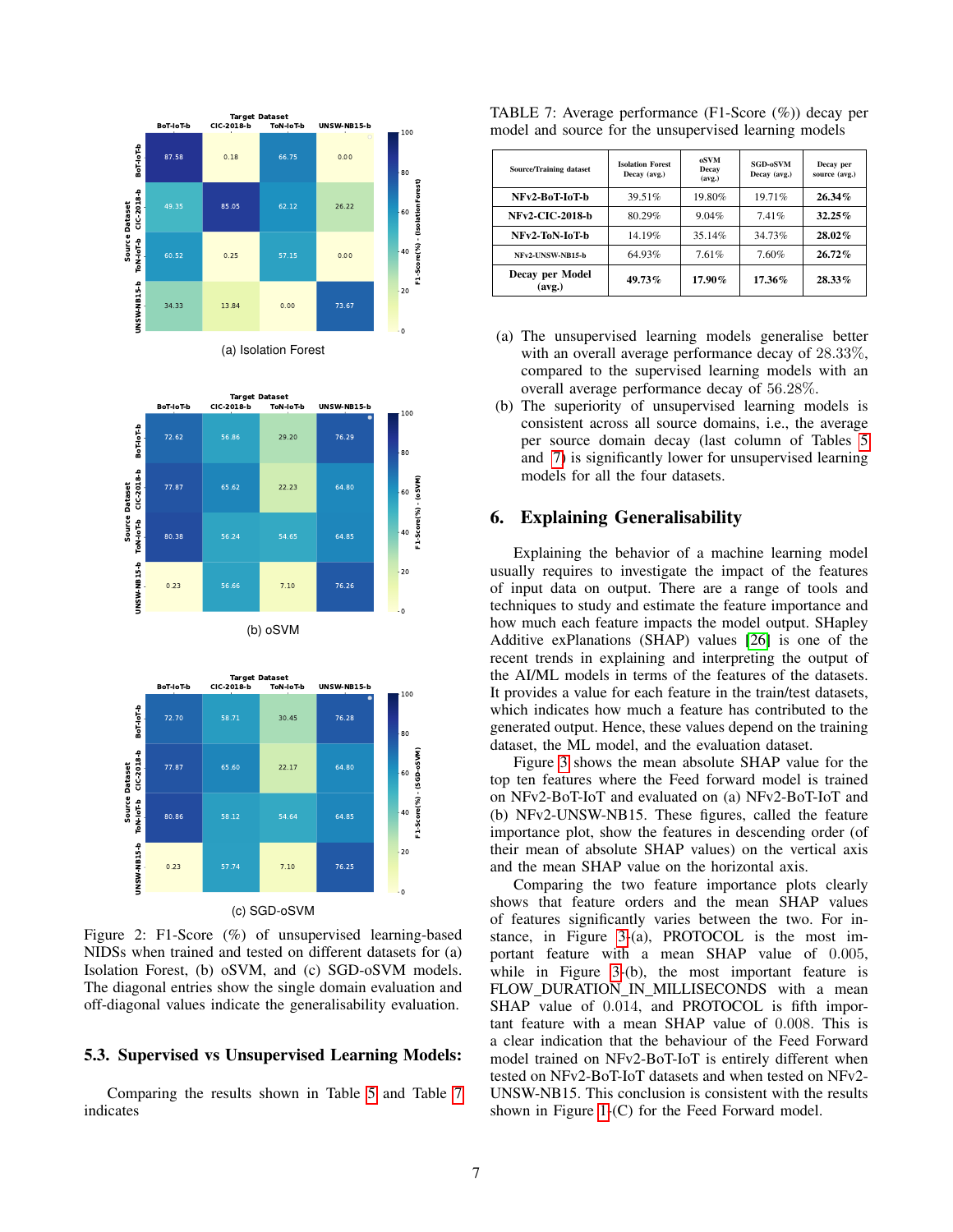<span id="page-7-0"></span>

Figure 3: Feature importance (Mean absolute SHAP value) of top 10 features for the Feed Forward model trained on NFv2-BoT-IoT dataset and evaluated on(a) NFv2-BoT-IoT and (b) NFv2-UNSW-NB15 datasets

Accordingly, comparing the feature importance across all the 16 combinations of source-target domains will reveal the overall model behaviour. For this purpose, we computed the mean SHAP value of all features across all the experiments, and plotted their distributions side by side. Figure [4](#page-8-0) shows the distribution of these mean SHAP values for the three unsupervised learning models, the Isolation Forest, oSVM and SGD-oSVM respectively plotted in Figure [4-](#page-8-0)(a), (b), and (c). The horizontal axis indicates the features and vertical axis indicates the normalized mean SHAP value. Since the range of mean SHAP values for different features were different, they have been normalized to make them comparable. The features are sorted in terms of their overall average in descending order, and the overall average of the mean SHAP value of each feature is also shown by a red circle.

As can be seen, the variance of the mean SHAP values of features in the case of Isolation Forest, Figure [4-](#page-8-0)(a), is significantly larger than the other two models, oSVM and SGD-oSVM shown in Figure [4-](#page-8-0)(b) and (c) respectively. As it was shown in Figure [3,](#page-7-0) the variations of feature order and importance values are directly linked to the variations of model behaviour. Similarly, the considerable variations of the importance and order of the features across different source-target combinations for the Isolation Forest model indicates variations of its behaviour across these experiments.

The next two model, oSVM and SGD-oSVM, shown in Figure [4-](#page-8-0)(b) and (c) respectively, have much lower variations compared to Isolation Forest. As such, it is expected that their behaviour is more similar across different combinations of source-targets, which means these two model are more generalisable compared to Isolation forest. This can be easily verified by comparing the average decay per model as shown in Table [7,](#page-6-1) which is 49.73%, 17.90% and 17.36% for the Isolation Forest, oSVM and SGD-oSVM, respectively. The oSVM and SGD-oSVM models, in addition to the lower variance of mean SHAP values, share the same order/rank for many of the features. This similarity in the distribution of mean SHAP value of features, which is an indicator of model behaviour similarity, explains their close average model decays (17.90% and 17.36%).

While the analysis of feature importance values explains the overall behaviour of the models in terms of generalisability, it cannot answer a question like why a model performs well on one dataset and not well on another dataset. To answer this kind of questions about the behaviour of the models, we need a more detailed analysis of the SHAP values.

The SHAP summary plot seems an appropriate tool for this kind of analysis. A SHAP summary plot shows the SHAP value of features for individual data points. It shows how much impact each feature of a single data point has on generating the corresponding output. Figure [5](#page-9-0) shows two examples of SHAP summary plots. In each SHAP summary plot the horizontal axis indicates the SHAP value, the vertical axis indicates the features, and the feature values are shown using the color range, from blue (low) to red (high). A positive SHAP value in our experiments indicates the impact of the feature towards the Benign class and a negative SHAP value indicates the impact towards the Attack class.

Each point in this plot is created by two values, the feature and the SHAP values. Accordingly, a single instance of a dataset sample corresponds with the number of points equal to the number of features. Since in these summary plots, only ten features are shown, a sample form a dataset corresponds with ten dots (data points) in a summary plot, one point per feature. Wherever multiple samples have the same SHAP value, their representative dot-points are piled up in a histogram manner. Hence, the larger height of the pile of dots indicates features of more sample points have the same SHAP value.

Since it is not possible to investigate the SHAP summary plots of all the experiment pairs separately, we chose three pairs of experiments with the maximum contrasting results that explain the main aspects of generalisability observed in the results.

The first aspect is the high performance of a model evaluated against the datasets it was trained on compared to the low performance of the same model when evaluated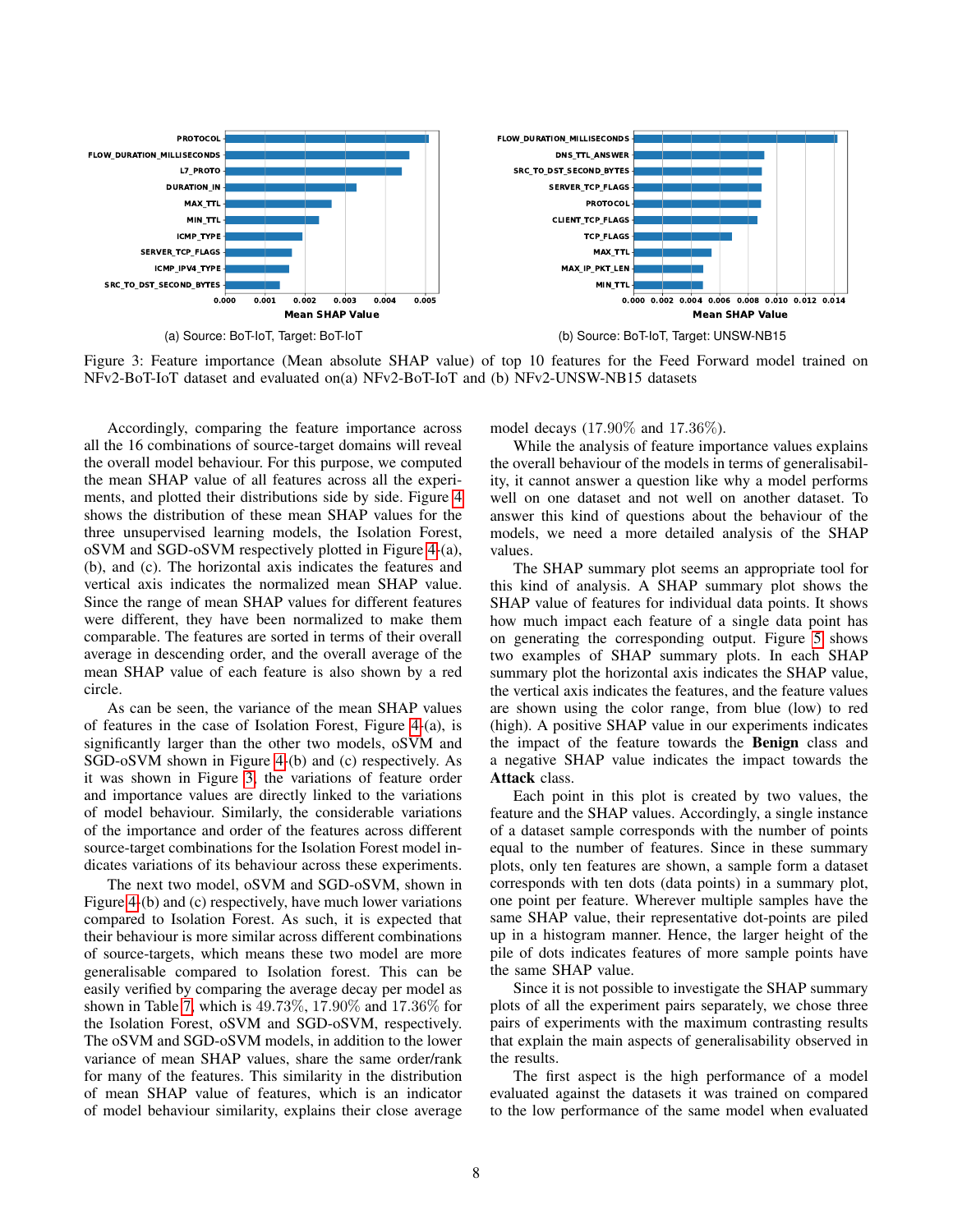<span id="page-8-0"></span>

Figure 4: Distribution of mean SHAP values of features for (a) Isolation Forest, (b) oSVM and (c) SGD-oSVM models in 16 different experiments. Each Boxplot shows the range of mean SHAP values of a feature for the same model in 16 different combinations of the source-target domains.

against other datasets (not seen during training). Figure [5-](#page-9-0) (a) and (b) are examples of SHAP summary plots for such a case in which the Feed Forward model is trained on NFv2- UNSW-NB15 dataset and is evaluated against (a) the NFv2- UNSW-NB15 dataset and (b) the NFv2-ToN-IoT dataset.

As can be seen, in Figure [5-](#page-9-0)(a) the feature values have a clear correspondence with the Benign and Attack classes. Most of the Blue dots (low feature values) have positive SHAP values (Benign) and most of the Red dots (high feature values) have negative SHAP values (Attack). This is a simple multi-rule classifier that can separate the Attack and Benign classes based on the simple rules in terms of the feature values.

In Figure [5-](#page-9-0)(b), however, this correspondence of the feature values with the Attack and Benign classes hardly can be seen and most of the feature values either indicate the Benign class or mixes of two classes. This is obviously due to the difference of the feature distribution in the new target domain, NFv2-ToN-IoT with the source domain NFv2-UNSW-NB15 dataset. The result shown in Figure [1-](#page-4-1) (c) confirms our conclusion from the SHAP summary plots and show a significant performance drop for the this case.

The other aspect of generalisability observed in our results is its asymmetric behaviour, i.e., while a model has a high performance in a combination of the source-target domains, it has a low performance when the source and target domains are swapped. Figure [6-](#page-9-1)(a) and (b) illustrate an example of SHAP summary plots for such a case. The Extra Tree model in (a) is trained on NFv2-UNSW-NB15 dataset and evaluated on NFv2-BoT-IoT dataset, and in (b) it is trained on NFv2-BoT-IoT dataset and evaluated on NFv2- UNSW-NB15 dataset.

As can be seen, in both SHAP summary plots most of the features have a zero SHAP value, indicating no impact on model output. Though, in Figure [6-](#page-9-1)(a) the low (blue) and high (red) values of the first important feature, MAX\_TTL, have a clear correspondence with the Benign and Attack classes (low feature values have positive and high feature values have negative SHAP values). However, in Figure [6-](#page-9-1) (b) most of the MAX TTL values have positive SHAP values. This means that the model has almost assigned all the MAX TTL values to the Benign class while other features have not been used in the classification at all.

Hence, while a high performance is expected for the observed *single-rule classifier* in Figure [6-](#page-9-1)(a) (with a huge difference between the SHAP values of the low and high MAX TTL values), it is hard to imagine a similar performance for the model in Figure [6-](#page-9-1)(b) that has a single feature mostly indicating to the Benign class. Both of these conclusions are consistent with the results shown in Figure [1-](#page-4-1)(a).

Finally, we investigate another case of asymmetric generalisability with a different distribution of SHAP values as shown in Figure [7.](#page-10-17) In Figure [7-](#page-10-17)(a) the Extra Tree model is trained on NFv2-BoT-IoT dataset and evaluated on NFv2- ToN-IoT dataset, and in (b) it is trained on NFv2-ToN-IoT dataset and evaluated on NFv2-BoT-IoT dataset.

As can be seen in Figure [7-](#page-10-17)(a) the SHAP values of all features except the MAX TTL is zero, i.e. they do not affect either of classes. The dataset samples with a low MAX TTL value are classified as Benign and samples with a high MAX TTL value are classified as Attack. In Figure [7-](#page-10-17)(b), however, it is not possible to identify such a simple correspondence between the feature values and classes. A mix of low and high feature values can be seen in the positive and negative ranges of the SHAP value. Accordingly, it is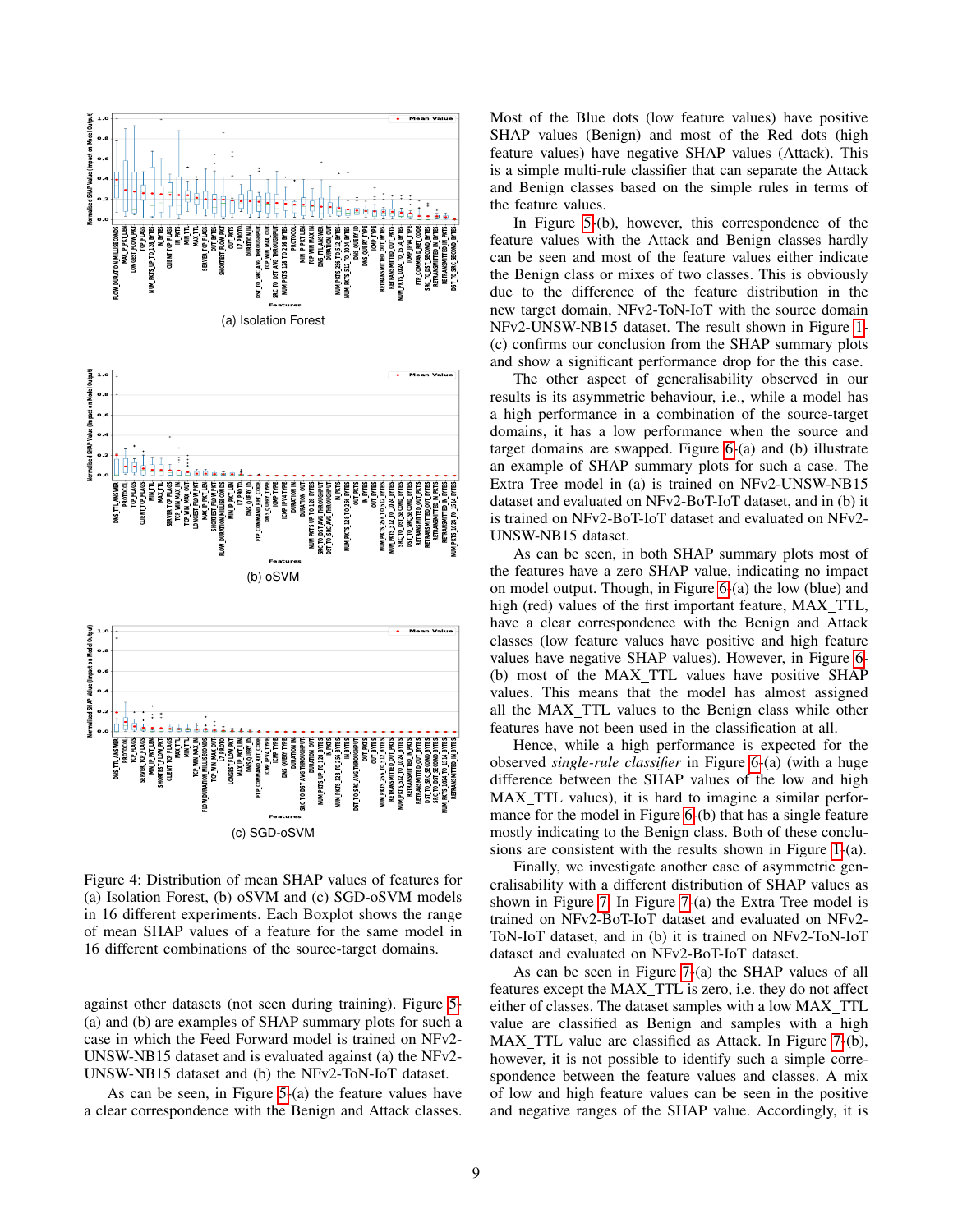<span id="page-9-0"></span>

Figure 5: SHAP summary plots for the top 10 features in the experiments using the Feed Forward model where in (a) source: UNSW and target: UNSW and in (b) source: UNSW and target: ToN.

expected that the model in Figure [7-](#page-10-17)(a) that is equivalent to a simple single threshold classifier perform much better than the model in Figure [7-](#page-10-17)(b). These conclusions are consistent with the results shown in Figure [1-](#page-4-1)(a).

#### 7. Conclusion

Machine learning (ML) based network intrusion detection systems (NIDSs) have been around for many years to address the shortcomings of signature-based NIDSs. While a large number of methods have been proposed in the academic literature of NIDS with near perfect detection and classification performances, the ML-based NIDSs rarely have been used in the real-world scenarios. Since the evaluation of these methods is predominantly based on the datasets used for their training, we assume generalisability is the missing link to use these models in the real world applications.

In this paper we extensively evaluate the generalisability of seven supervised and unsupervised ML-based NIDSs across four recently published publicly available NIDS datasets. In these experiments, each ML-based NIDS is trained on a dataset and evaluated against all the four datasets, including the one used for its training. This makes it possible to compare a model's performance in a singledomain and multi-domain (generalisability) evaluation.

The results indicate that while some models are able to generalise over one or two datasets, none of the studied models generalise well across all datasets. The other observation is that generalisability can be asymmetric, which means performance of the model can significantly change when the source and target domains are swapped. The last observation indicates that the unsupervised ML-based NIDSs generalise better than the supervised ML-based NIDSs, even though their single domain performance is lower than the supervised ML-based NIDSs.

We have further explained our results by finding the SHAP values for the model outputs. Comparing the SHAP values of different dataset-model combinations indicates that the high classification performances in a combination of the model and source-target domains is mainly due to having one or more features that have strong correspon-

<span id="page-9-1"></span>

Figure 6: SHAP summary plots for the top 10 features in the experiments using the Random Forest model where in (a) source: BoT and target: ToN, and in (b) source: ToN and target: BoT.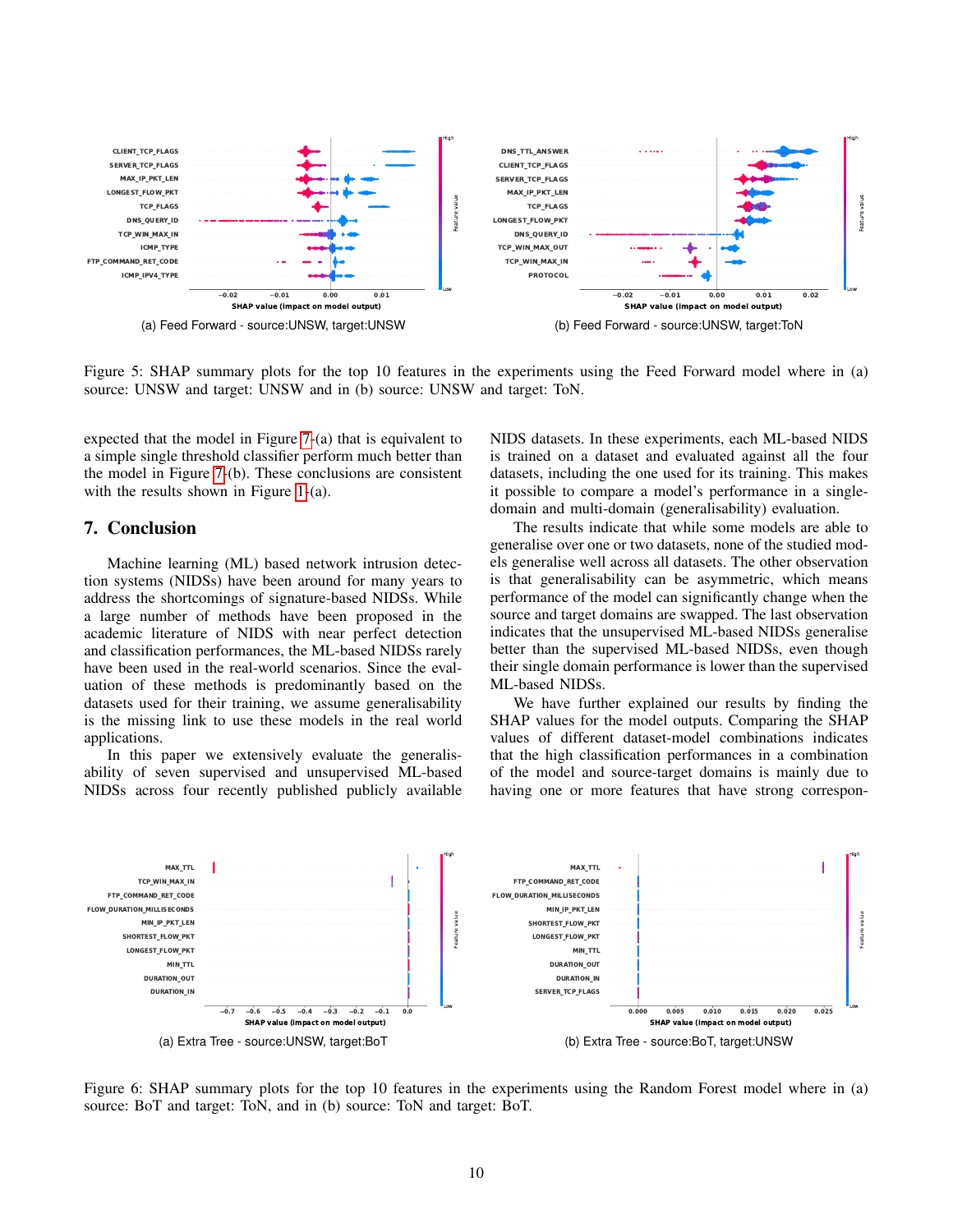<span id="page-10-17"></span>

Figure 7: SHAP summary plots for the top 10 features in the experiments where in (a) source: BoT and target: ToN, and in (b) source: ToN and target: BoT, and in c) source: UNSW and target: BoT, and in (d) source: BoT and target: UNSW using Extra Tree model.

dence with the Attack/Benign classes (positive and negative SHAP values). Clearly, when such a simple rule (single or multi-threshold classifier) defines a model's performance, it can hardly be generalised to another target domain where features can have different distributions. As such, the lack of generalisation of the model performance from one domain to the other, and the asymmetric behaviour of models generalisability can all be attributed to the presence of these simple rule classifiers for one combination of model-sourcetarget datasets and its absence in other combinations due to different feature distributions.

As for our future research direction, we are investigating the ML-based approaches that can deal with/compensate for this feature distribution shifts in the alternate target domain, to enhance the generalisability of ML-based NIDSs.

#### Acknowledgments

This research is made possible by an Advance Queensland Industry Research Fellowship, grant number RM2019002409.

## References

- <span id="page-10-0"></span>[1] N. Moustafa and J. Slay, "UNSW-NB15: A Comprehensive Data Set for Network Intrusion Detection Systems (UNSW-NB15 Network Data Set)," in *Military communications and information systems conference (MilCIS) (pp. 1-6). IEEE.*, pp. 1–6, IEEE, 2015.
- <span id="page-10-1"></span>[2] I. Sharafaldin, A. H. Lashkari, and A. A. Ghorbani, "Toward Generating a New Intrusion Detection Dataset and Intrusion Traffic Characterization," *ICISSP 2018 - Proceedings of the 4th International Conference on Information Systems Security and Privacy*, vol. 2018- January, pp. 108–116, 2018.
- <span id="page-10-2"></span>[3] University of California, Irvine, "KDD Cup 1999 Data." [http://](http://kdd.ics.uci.edu/databases/kddcup99/kddcup99.html) [kdd.ics.uci.edu/databases/kddcup99/kddcup99.html,](http://kdd.ics.uci.edu/databases/kddcup99/kddcup99.html) 1999. Accessed: 2020-07-30.
- <span id="page-10-3"></span>[4] M. Sarhan, S. Layeghy, N. Moustafa, and M. Portmann, "Netflow Datasets for Machine Learning-based Network Intrusion Detection Systems," *arXiv preprint arXiv:2011.09144*, 2020.
- <span id="page-10-4"></span>[5] W. W. Lo, S. Layeghy, M. Sarhan, M. Gallagher, and M. Portmann, "E-GraphSAGE: A Graph Neural Network based Intrusion Detection System," *arXiv preprint arXiv:2103.16329*, 2021.
- <span id="page-10-5"></span>[6] M. Sarhan, S. Layeghy, M. Gallagher, and M. Portmann, "From zeroshot machine learning to zero-day attack detection," *arXiv preprint arXiv:2109.14868*, 2021.
- <span id="page-10-6"></span>[7] J. Rivero, B. Ribeiro, N. Chen, and F. S. Leite, "A Grassmannian Approach to Zero-Shot Learning for Network Intrusion Detection," in *International Conference on Neural Information Processing*, pp. 565– 575, Springer, Cham, 2017.
- <span id="page-10-7"></span>[8] J. Zhao, S. Shetty, J. W. Pan, C. Kamhoua, and K. Kwiat, "Transfer Learning for Detecting Unknown Network Attacks," *Eurasip Journal on Information Security*, vol. 2019, no. 1, pp. 1–13, 2019.
- <span id="page-10-8"></span>[9] P. Wu, H. Guo, and R. Buckland, "A Transfer Learning Approach for Network Intrusion Detection," in *4th IEEE International Conference on Big Data Analytics*, 2019.
- <span id="page-10-9"></span>[10] S. Al-riyami, F. Coenen, and A. Lisitsa, "A Re-evaluation of Intrusion Detection Accuracy : an Alternative Evaluation Strategy," in *ACM SIGSAC Conference on Computer and Communications Security*, pp. 2195–2197, 2018.
- <span id="page-10-10"></span>[11] G. Apruzzese, L. Pajola, and M. Conti, "The Cross-evaluation of Machine Learning-based Network Intrusion Detection Systems," *IEEE Transactions on Network and Service Management*, pp. 1–18, 2022.
- <span id="page-10-11"></span>[12] M. Sarhan, S. Layeghy, N. Moustafa, and M. Portmann, "Towards a Standard Feature Set of NIDS Datasets," *arXiv preprint arXiv:2101.11315*, 2021.
- <span id="page-10-12"></span>[13] S. Shapley Ll, "A value for n-person games," *Contributions to the Theory of Games II, Annals of Mathematical Studies*, vol. 28, 1953.
- <span id="page-10-13"></span>[14] J. Song, H. Takakura, and Y. Okabe, "Description of Kyoto University Benchmark Data." [http://www.takakura.com/Kyoto](http://www.takakura.com/Kyoto_data/BenchmarkData-Description-v5.pdf)\_data/ [BenchmarkData-Description-v5.pdf,](http://www.takakura.com/Kyoto_data/BenchmarkData-Description-v5.pdf) 2006.
- <span id="page-10-14"></span>[15] I. Perona, I. Gurrutxaga, O. Arbelaitz, J. I. Martín, J. Muguerza, and J. M. Pérez, "Service-independent Payload Analysis to Improve Intrusion Detection in Network Traffic," in *7th Australasian Data Mining Conference*, vol. 87, pp. 171–178, 2008.
- <span id="page-10-15"></span>[16] M. Tavallaee, E. Bagheri, W. Lu, and A. A. Ghorbani, "A detailed Analysis of the KDD CUP 99 Data Set," in *2009 IEEE Symposium on Computational Intelligence for Security and Defense Applications*, pp. 1–6, 2009.
- <span id="page-10-16"></span>[17] "benchmarking the benchmark-analysis of synthetic nids datasets,"